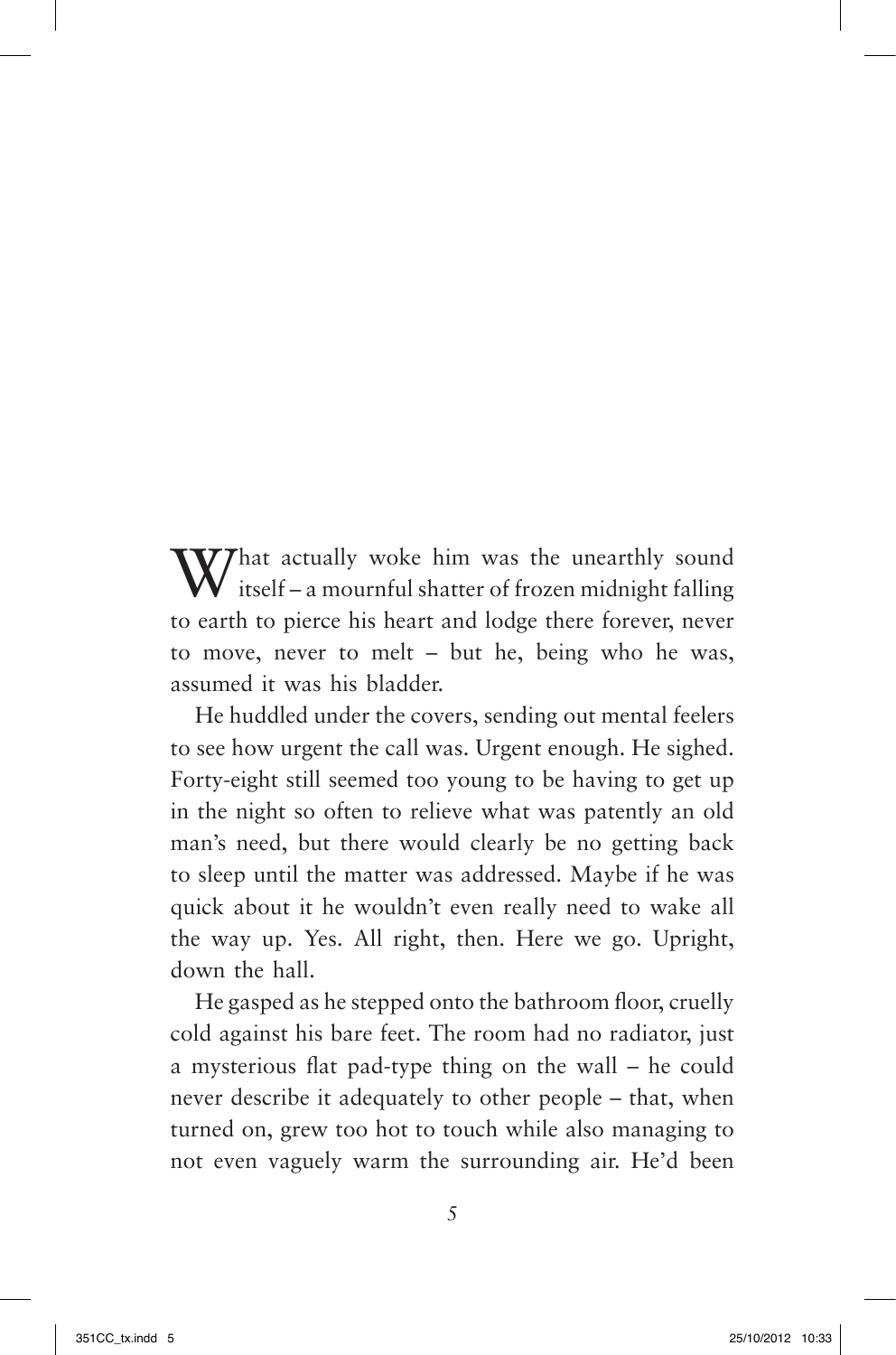meaning to remedy the problem since he'd moved here after the divorce, but a ninth year had just passed, a tenth begun, and here he was, still freezing his toes and the surprisingly soft skin of his arches as he stood, naked, at the toilet.

'Cold,' he murmured, using the glow of moonlight through the window to more-or-less aim into the bowl, guiding the rest by sound once he'd got a stream started.

The winter had been snowless but bitter, the damp of the house making it seem even more so. A huge city allegedly thrummed and dazzled just metres from his doorstep, yet inside might as well have been draped in the chill fog of a hundred years past. At her last visit, his daughter Amanda had stopped halfway through taking off her coat and asked if he was expecting a plague cart.

He finished urinating, shook off the last few drops, then tore a square of toilet paper to gently dab away the excess from the tip of his penis, a habitual action that his ex-wife had inexplicably regarded with enormous affection. 'Like pretty eyelashes on a bear,' she'd said.

She'd still divorced him, though.

He dropped the square of paper into the bowl, leaned forward to flush, and in that ignominious moment the sound came again, heard consciously for the first time.

He froze, hand mid-way to the flush handle.

The bathroom window faced his small back garden, a narrow one that elongated back in perfect mirror of the two on either side, and the sound had clearly come from there, somewhere beyond the marbled glass.

But what on earth was it? It matched nothing in the hurried catalogue of plausible things it might be at this time of night in this particular neighbourhood: not the unnerving scream of a mating fox, not the neighbour's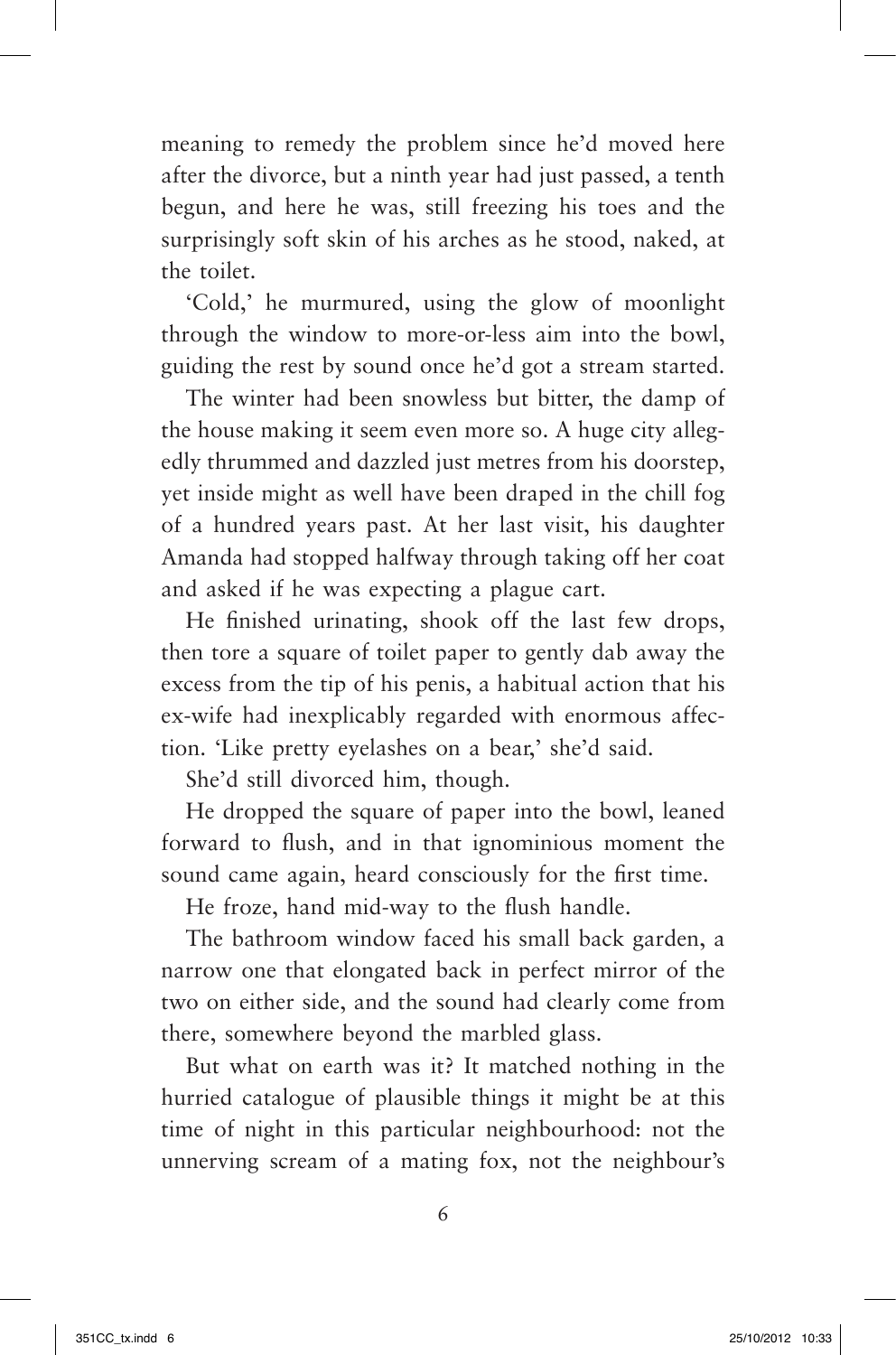cat trapped in his garage (again), not thieves because what thief would make a sound like that?

He jumped as it came yet again, slicing through the night, clear in a way that only very cold things are.

A word sprang to his groggy, shivering mind. It had sounded like a *keen*. Something was *keening* and it welled him up with entirely unexpected, in fact, frankly *astonishing* tears. It tore at his heart like a dream gone wrong, a wordless cry for help that almost instantly made him feel inadequate to the task, helpless to save whatever was in danger, pointless to even try.

A sound which, later on, when he remembered this night forever and always, thwarted all sense. Because when he found the bird, the bird made no sound at all.

He rushed to his bedroom to dress: trousers without underwear, shoes without socks, jacket without shirt. He didn't look out of any of his windows as he did so, the one logical action, simply checking on what the sound might be, left bafflingly undone. Instead, he moved with instinct, feeling somehow that if he hesitated, it – whatever it might be – would somehow slip away, dissipate like a forgotten love. He merely moved, and quickly.

He bungled down the stairs, fiddling his keys out of his trouser pocket. He stepped through the cluttered sitting room and into the kitchen, angering himself at how loudly the keys banged against the back door lock (and who had a key lock on the *inside* of a house? If there was a fire, then *whoof*, you were gone, banging on a door that would never open. He'd meant to fix that as well, but ten years later . . .).

He opened the door, swinging it out into the freezing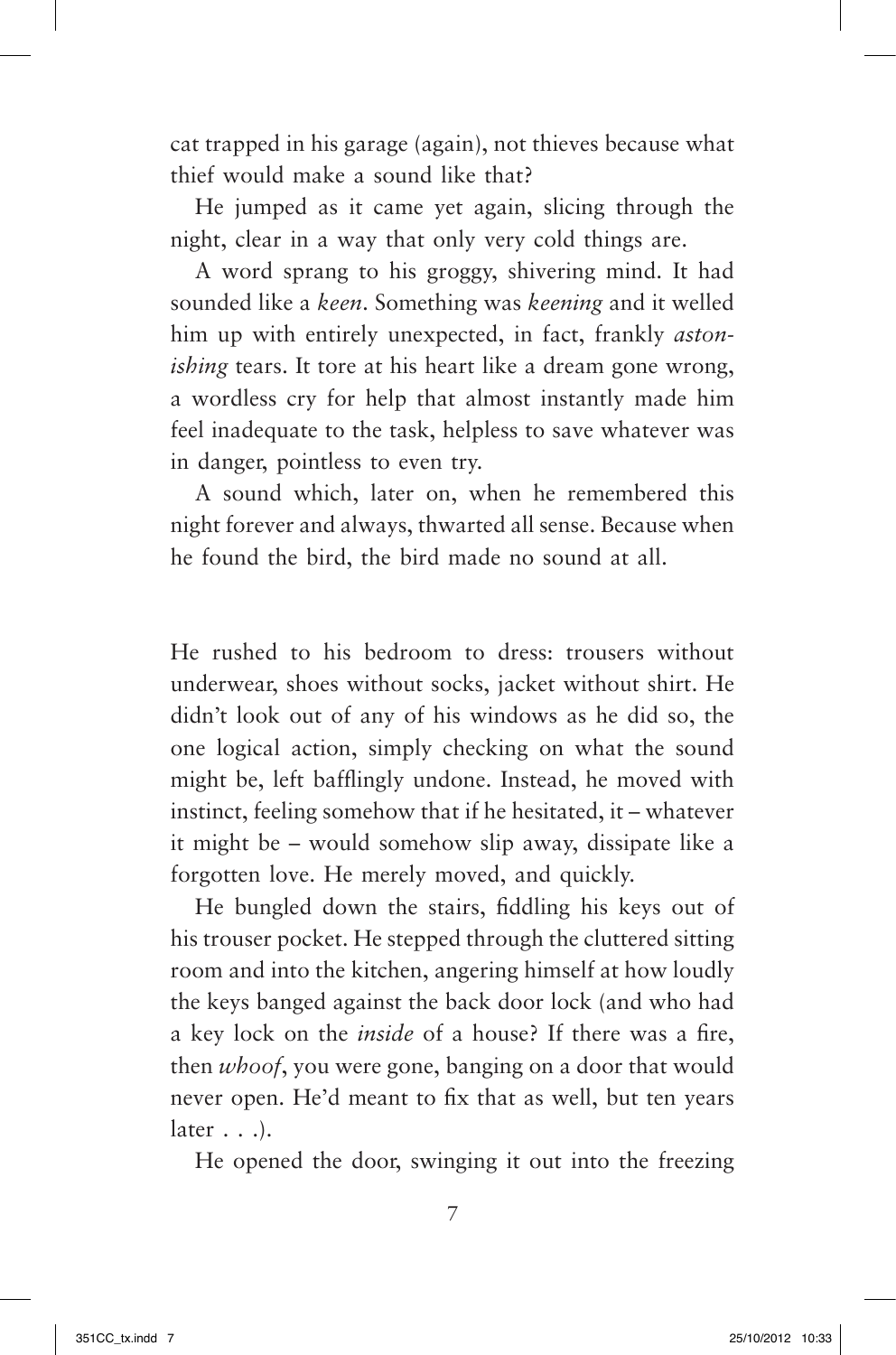night, knowing that whatever had made that noise *must*  be gone, surely, in all the racket he was making from his clumsy door-openings and key-clatterings. It would have fled, it would have flown, it would have run–

But there it stood. Alone in the middle of the modest stretch of grass that made up the modest back garden of his modest detached home.

A great white bird, as tall as he was, taller, willowy as a reed.

*A reed made of stars*, he thought.

Then, '*A reed made of stars*'*? Where the hell did that come from?* 

The bird was illuminated only by the moon in the cold, clear winter sky, shades of white, grey and dark against the shadows of his lawn standing there regarding him, its eye a small, golden glint of blinking wet, level with his own, its body as long as he'd been when he was at his teenage gangliest. It looked somehow, he stupidly thought, as if it was on the verge of speaking, as if it would open its pointed, clipped bill and tell him something of vital importance that could only be learnt in a dream and forgotten on the instant of waking.

But he felt too cold under his one layer of clothes for this to be a dream, and the bird, of course, remained silent, not even a repeat of the keening that could only have come from it.

It was magnificent. Not just in its unexpectedness, its utter incongruity in the backyard of a London suburb celebrated for its blandness, a place from where nativeborn artists were noted for moving away. But even in a zoo, even to a non-bird lover, this bird would have caught the eye. The staggering whiteness, even in the dark, of its breast and neck, a whiteness that seemed as much a part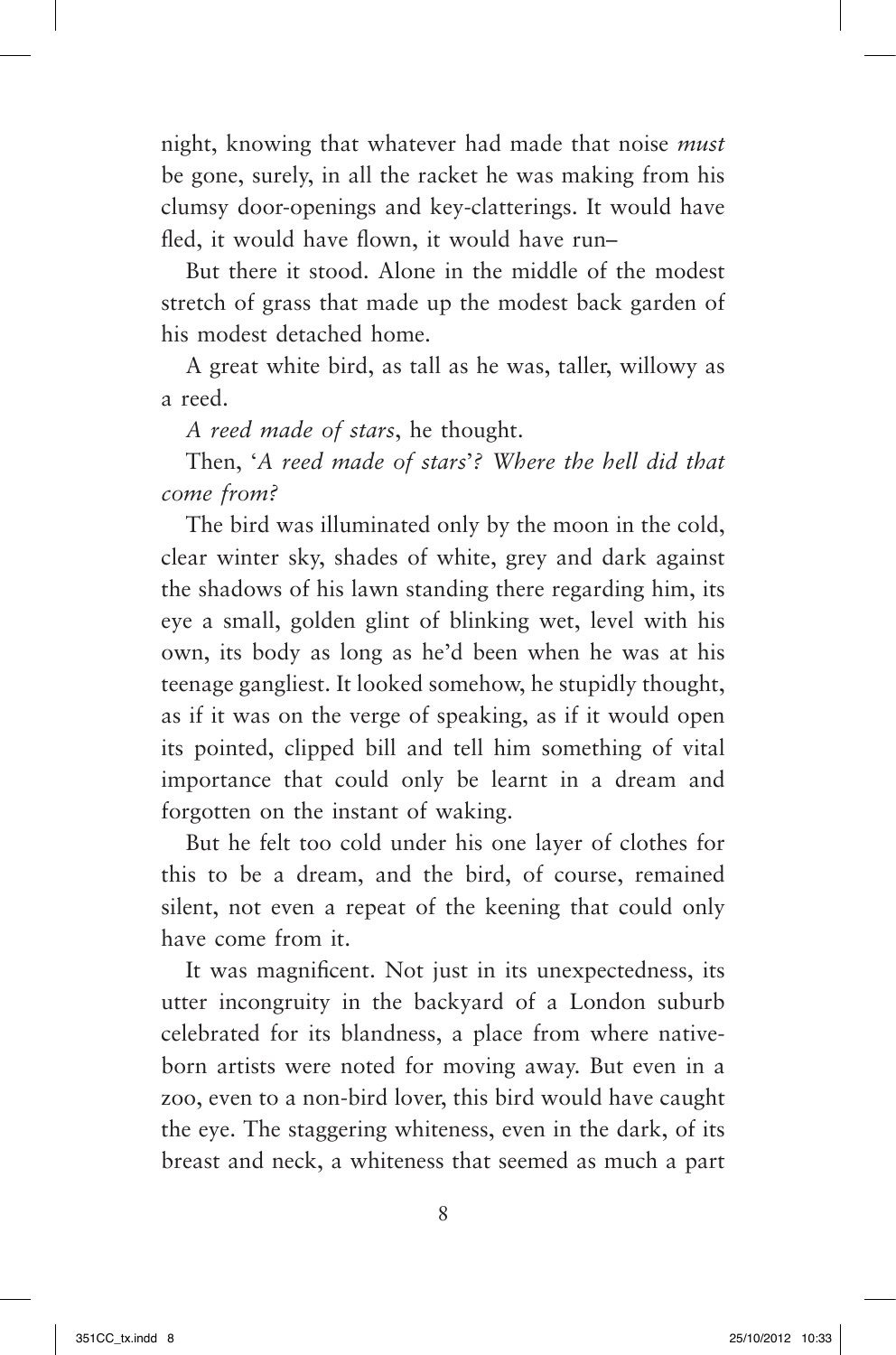of the cold as the frost on the grass behind it. The whiteness flowed down into its wings, the one on the side facing him dipping almost low enough to brush the grass.

Triangles of black pulled away from its bill on either side, and a startling cap of red crowned its head, distinguishable even in this low light, like a military insignia for somewhere impossibly foreign. Its stare was commanding, unyielding in that way of birds. It knew he was there, it met his eye, and yet it didn't start or fly away or show any fear.

Or rather, he thought, the fear it showed wasn't of *him*.

He shook his head. These thoughts weren't helpful. The cold, far from waking him, was so ferocious it was actually making him sleepier, and he thought for a moment that this must be how people die in snowstorms, this lethargy which felt warm against all available evidence. He rubbed his arms, then stopped should the action startle the bird away.

But the bird remained.

*A heron?* he thought. *A stork?* But it was nothing at all like those hunched, purplish grey birds he sometimes saw skulking around the city like unwashed old gentlemen.

Then, for the second time that evening, the word came to him. Who knew if he was right, who knew such things any more, the right words for birds, the right words for anything, who bothered to remember them in an age when knowledge was for putting into a cloud and forgetting, then forgetting again that you ever needed to remember it? But the name came to him, and regardless of where it might have come from or how it might be right, it *was* right. He knew it, and speaking made it more so.

'A crane,' he said, softly. 'You're a crane.'

The crane turned, as if in answer to his naming of it,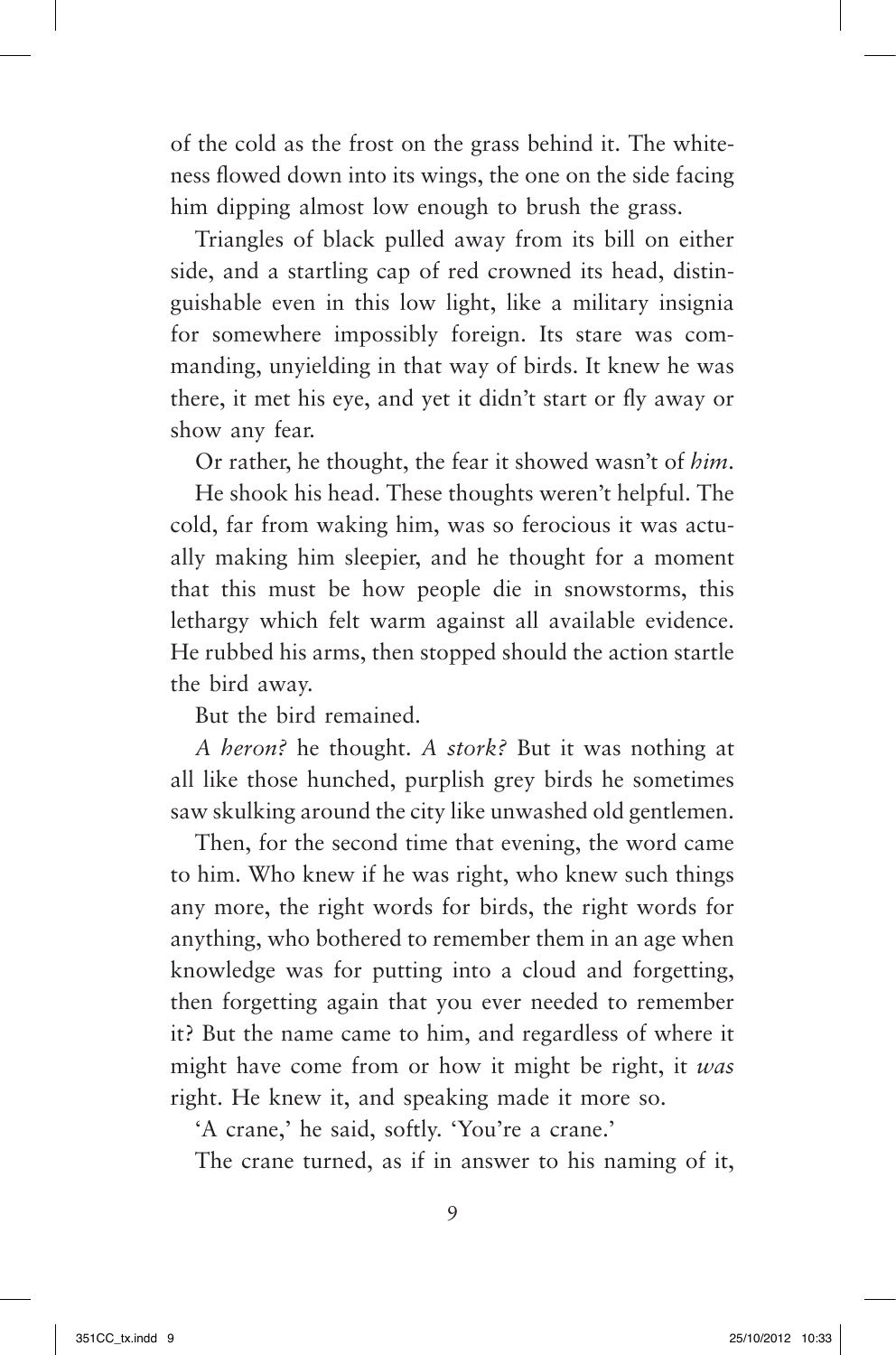its eye still on his, and he could see that the wing the bird had kept behind it wasn't folded down like the nearside one. It was outstretched, awkwardly.

Because it was shot through with an arrow.

'Oh, shit,' the man whispered, the words appearing before his lips in a fruitless puff of steam. 'Oh, no.'

The arrow was long, extraordinarily so, at least four feet, and the more it resolved in the man's vision, the more he could see that it was some kind of terrifyingly *proper* arrow, too, with crisply cut feathers fletched up in three evenly spaced rows around one end and a glinting, shiny arrowhead easily the width of two of his fingers at the other. There was something weirdly ancient about it as well, something that hinted at its carving from authentically expensive wood, not balsa or bamboo or whatever chopsticks were made of, and it was a whole world more serious than the businesslike rods you saw fired on the Olympics coverage of smaller nations.

This was an arrow for killing. An arrow for killing men, even. An arrow over which a medieval archer might have prayed that the grace of God would bless its arc and send it straight into the rancid heart of the infidel. The man could see, too, now that he was looking for it, the dark stain at the crane's feet where its blood had dripped from the arrow's tip onto the frosted grass.

Who in the world would fire such a thing these days? And *where*? And, for God's sake, *why*?

He moved forward to help the crane, not knowing what he might do, feeling certain he would fail, but he was so surprised when it didn't back away from him that he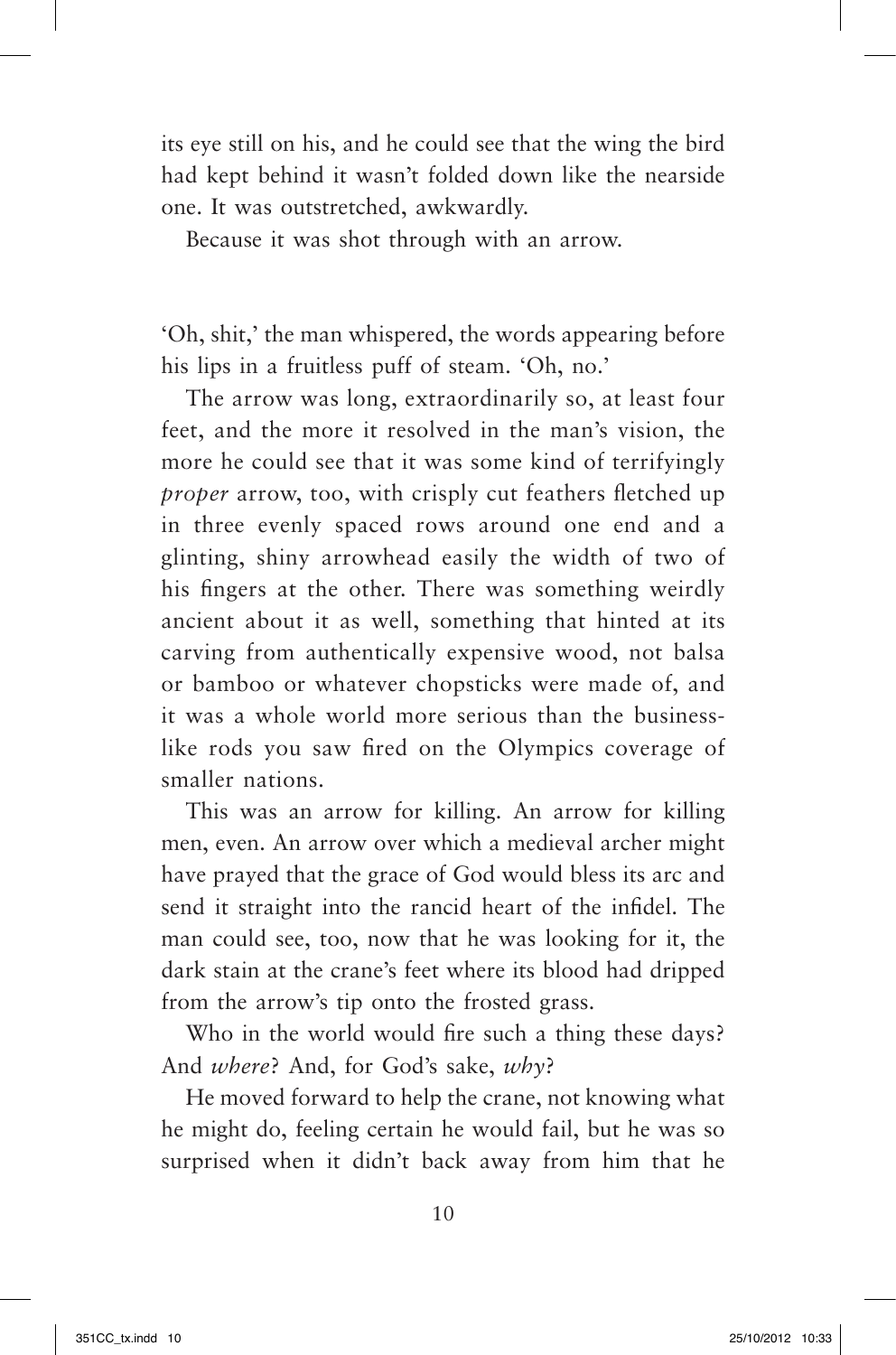stopped. He waited another moment, then found himself addressing it directly.

'Where have you come from?' he asked. 'You lost thing.' The crane remained silent. The man remembered again the keening he'd heard, felt an echo of the mournful pressure of it in his chest, but no sound came now from the bird. No sound came from anywhere. The two of them could have been standing in a dream – though the cold that shifted through his shoes and bit at his fingers suggested otherwise, and the quotidian leaking of a stray drop, despite his best efforts, onto the crotch of his underwear-less trousers told him definitively this was still real life, with all its disappointments.

But if it wasn't a dream, it was one of those special corners of what's real, one of those moments, only a handful of which he could recall throughout his lifetime, where the world dwindled down to almost no one, where it seemed to pause just for him, so that he could, for a moment, be seized into life. Like when he lost his virginity to the girl with the eczema in his Honours English Class and it had been so intensely brief, so briefly intense, that it felt like both of them had left normal existence for an unleashed physical instant. Or that time on holiday in New Caledonia when he'd surfaced from snorkelling and for an oddly peaceful moment or two he'd been unable, due to the swells of the ocean, to even see the boat from which the divers had leapt, and then the angry voice of his wife had shouted 'There he is!' and he'd been sucked back into reality. Or not the birth of his daughter, which had been a panting, red tumult, but the first night after, when his exhausted wife had fallen asleep and it was just him and the little, little being and she opened her eyes at him, astonished to find him there, astonished to find *herself*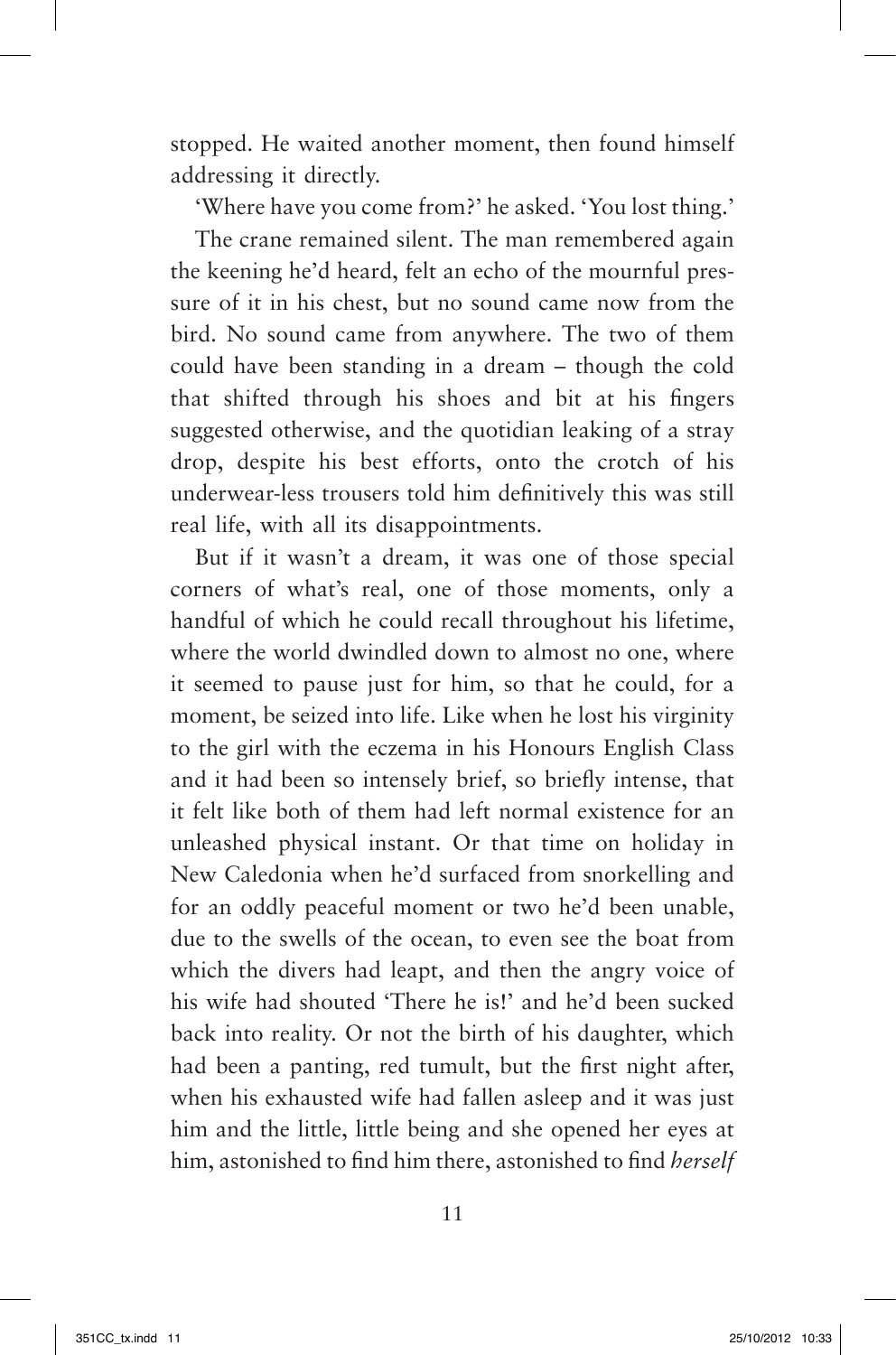there, and perhaps a little outraged, too, a state which, he was forced to admit, hadn't changed much for Amanda.

But *this*, this moment here, this moment was like those, and more so. The gravely injured bird and him in a frozen back garden that could have been the borders of the known universe for all he knew. It was in places like this that eternity happened.

And as he watched, the crane took a single step to the side, and stumbled.

He leapt forward to catch it, and like that, it was in his arms, the surprising weight of its upper body and its reaching neck (so like a swan's but so different, too), its good wing flapping and out.

And the smell! Of panic and shit. Of blood and fear. Of the impossible labour of flight that seeps through every atom of a bird. The smell, more than anything, convinced the man this wasn't a dream. Even in his worry about hurting the crane, even in the sudden calamity of flapping wings and flying feathers and the stabbing of a beak that looked as if it might well be able to go straight through his chest and into his heart, he knew that his brain – likeable though it was – was incapable of conjuring a scent this crowded, this peopled by so many different spices.

'Whoa, there,' he said, the bird twisting, fighting, perhaps realising too late that a separate, possibly predatory creature now had it in its grasp. The beak poked again, notching his cheek, drawing blood. 'Dammit!' he said. T'm trying to help you.'

At which the crane leaned back its neck, its head reaching to the sky, and it opened its beak to call.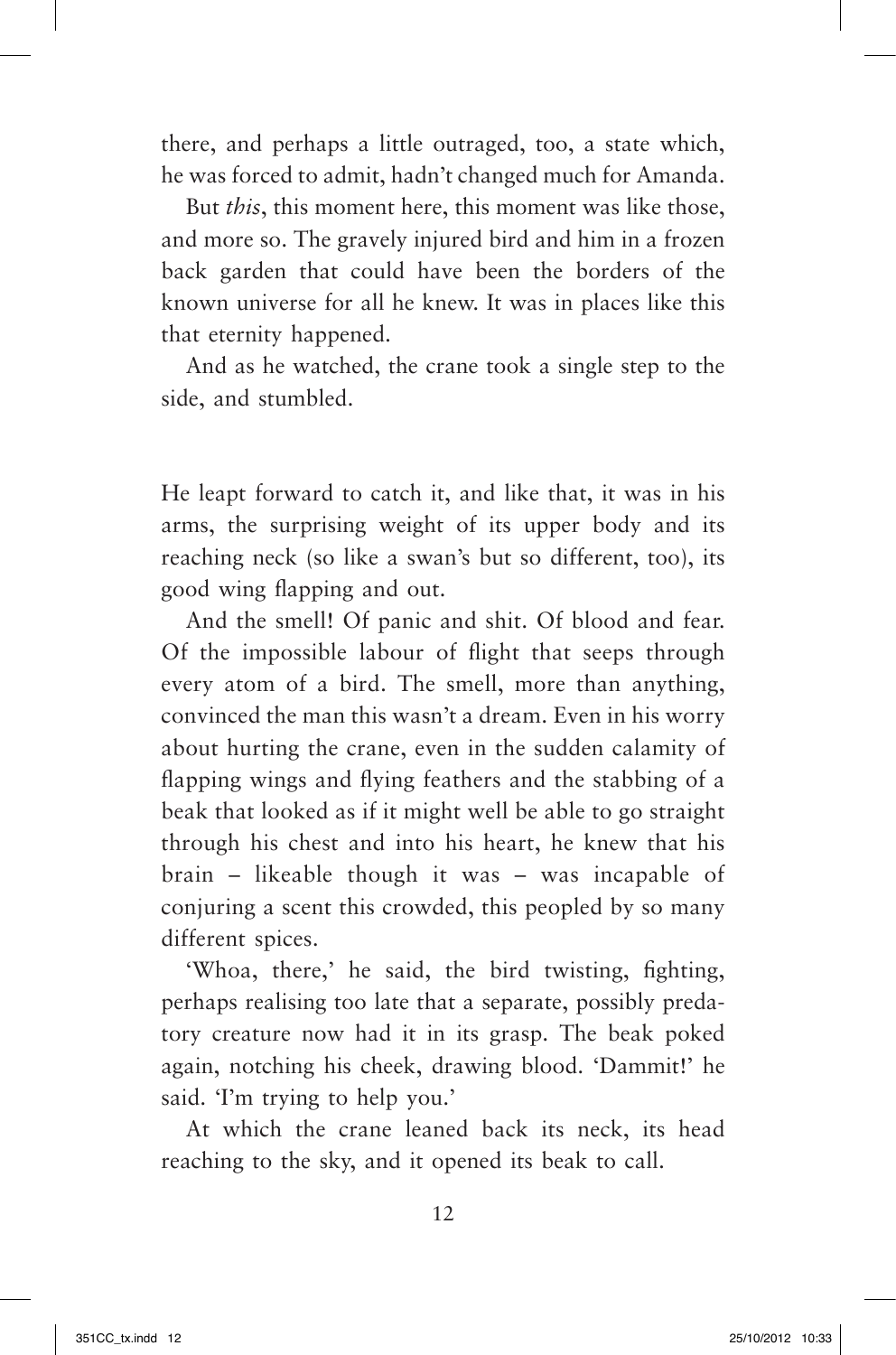But it didn't call. It gaped silently at the moon, as if breathing it out.

The crane's full weight suddenly pressed against the man's chest. That long neck fell forward like a ballerina's arm accepting applause, and it wrapped around him, its head hanging down his back, as if embracing him. Only the heaving of its narrow breast told the man that the bird was still alive, that in its exhaustion it had given itself into his keeping, that it would hand over its life to the man if that was what was required.

'Don't die,' the man whispered, urgently. 'Please don't die.'

He knelt down into the grass, the frost instantly wetting his knees, and with one arm still around the body of the crane, he used his free hand to gently grasp the arrowpierced wing and unfurl it.

The span of a bird's wing is mostly feather; the meat of the muscle that regularly performs the casual miracle of self-activated flight is entirely in a long, narrow arm above the spray of feathers below. The arrow had pierced this length of sinew on the underside, catching quite a lot of white feather but still hitting more than enough muscle to have lodged, seemingly irrevocably, through the crane's wing.

The man wondered if he should call someone who'd be about eight million times more qualified to help than he was. But who? The RSPB? A vet? At this time of night? And what would they do? Would they 'put it down'? A crane so gravely injured?

'No,' whispered the man, though he was unaware of doing so. 'No.'

'I'll help you,' he said, more loudly. 'I'll try. But you have to hold still for me, okay?'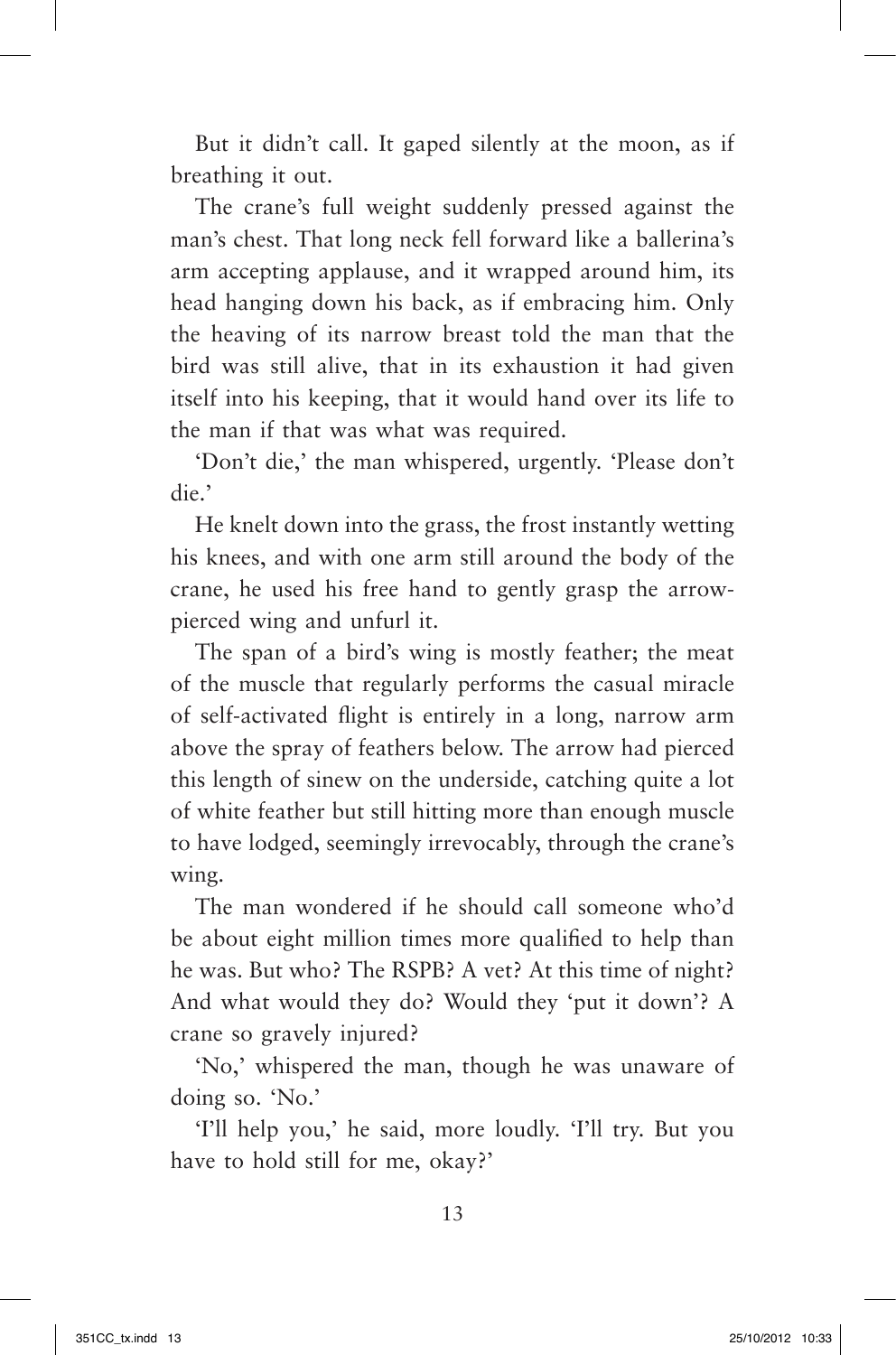Foolishly, he found himself waiting for the bird's response. All it did was continue its desperate breathing against his neck. The arrow had to come out, and the man had no idea how he was going to do that, but that's what needed to be done and he could feel himself already manoeuvring the crane to do so.

'All righty then,' the man said, and then he said it again. 'All righty then.'

He cradled the bird's weight away from him, and with no small amount of awkwardness, he worked his way out of his jacket, gently moving the crane's head and neck to slip the cheap fabric from underneath. One-handed, he stretched the jacket out on the frost and laid the crane down onto it, folding its good wing beneath it. The crane acquiesced with an ease that terrified him, but he could still see it breathing, its chest rising and falling, more rapidly than seemed right but at least still alive.

The man was now naked from the waist up, kneeling in frozen grass, on a clear night in a cold season that could very well kill him if he stayed. He worked as quickly as he could, keeping the crane's injured wing unfurled in a vertical from the ground. He – along with conceivably everyone else in the entire world – had only ever seen arrow injuries in the movies. The rescuers always broke the arrow and pulled it out the other side. Was this even the right thing to do?

'Okay,' the man whispered, taking hold of the arrow's end in one hand and slowly letting go of the injured wing with the other, so that all that was holding up the crane's wing was the arrow itself, now in both his hands.

It felt shocking against his fingertips, even though they were quickly numbing in the cold. The wood was surprisingly light, as it would have to be for an arrow, but still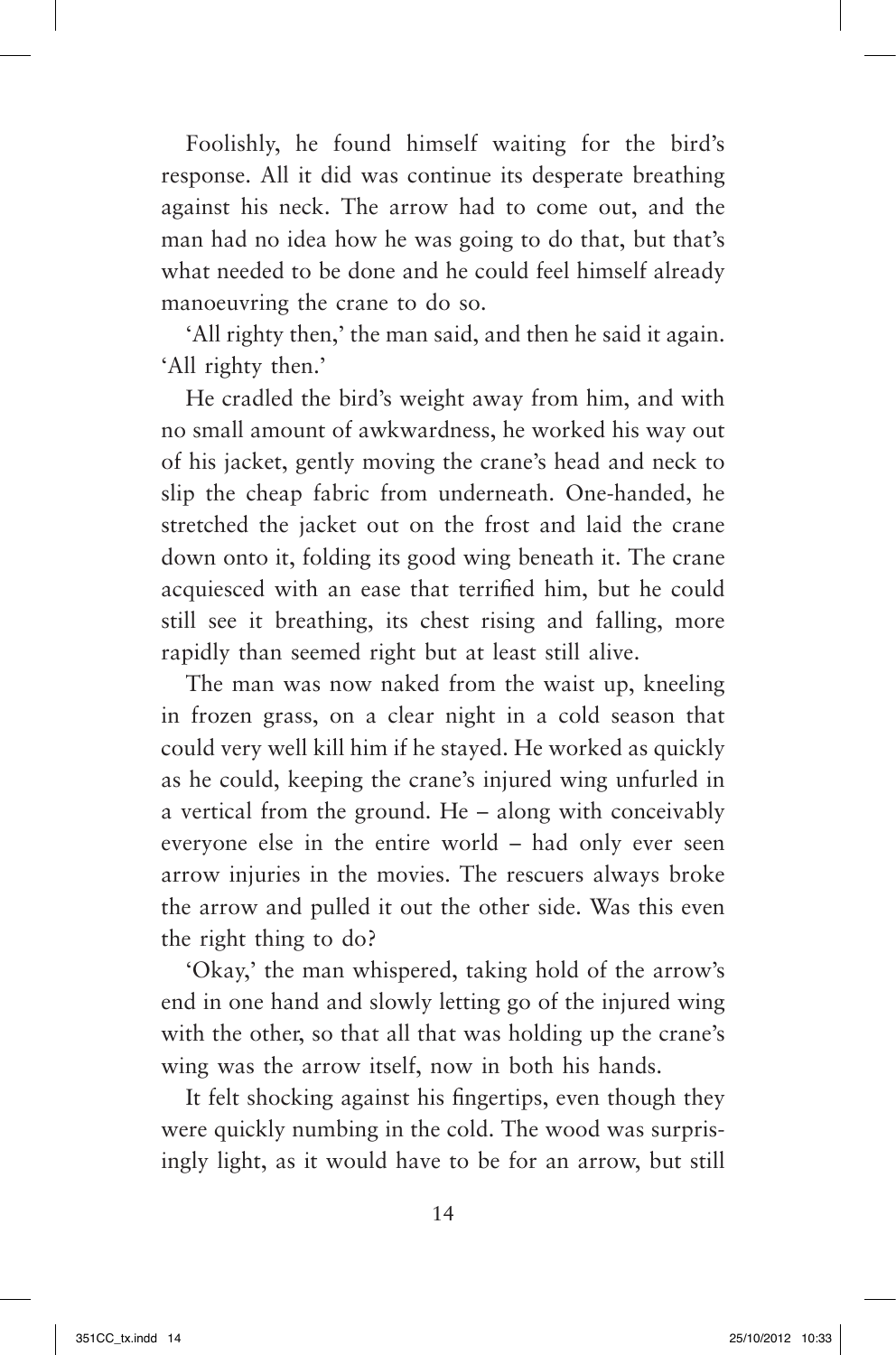signifying strength with every inch. He looked for a weak spot, found none, and felt increasingly sure of his inability to break it, certainly of his inability to break it without having to try several times and cause the creature unthinkable agony.

'Oh, no,' the man mumbled to himself again, starting to shiver uncontrollably now. 'Oh, shit.'

He glanced down. It looked back at him with that golden eye, unblinking, its neck curved against his coat like a question mark.

There was no solution then. It was too cold. *He* was too cold. The arrow obviously too thick and strong. It might as well have been made of iron. The crane was going to die. This reed made of stars was going to die right here, in his sad little back garden.

A tidal wave of failure washed over him. Was there another way? Was there any other way at all? He turned back to the door to his kitchen, still open, letting out every bit of meagre warmth from the house. Could he carry the crane back inside? Could he lift it and get it there without hurting it further?

The crane, for its part seemed to have already given up on him, to have already judged him, as so many others had, as a pleasant enough man, but lacking that certain something, that extra little ingredient to be truly worth investing in. It was a mistake women often seemed to make. He had more female friends, including his ex-wife, than any straight man he knew. The trouble was they'd all started out as lovers, before realising that he was too amiable to take quite seriously. 'You're about sixty-five per cent,' his ex-wife had said, as she left him. 'And I think seventy is probably my minimum.' The trouble was, seventy per cent seemed to be *every* woman's minimum.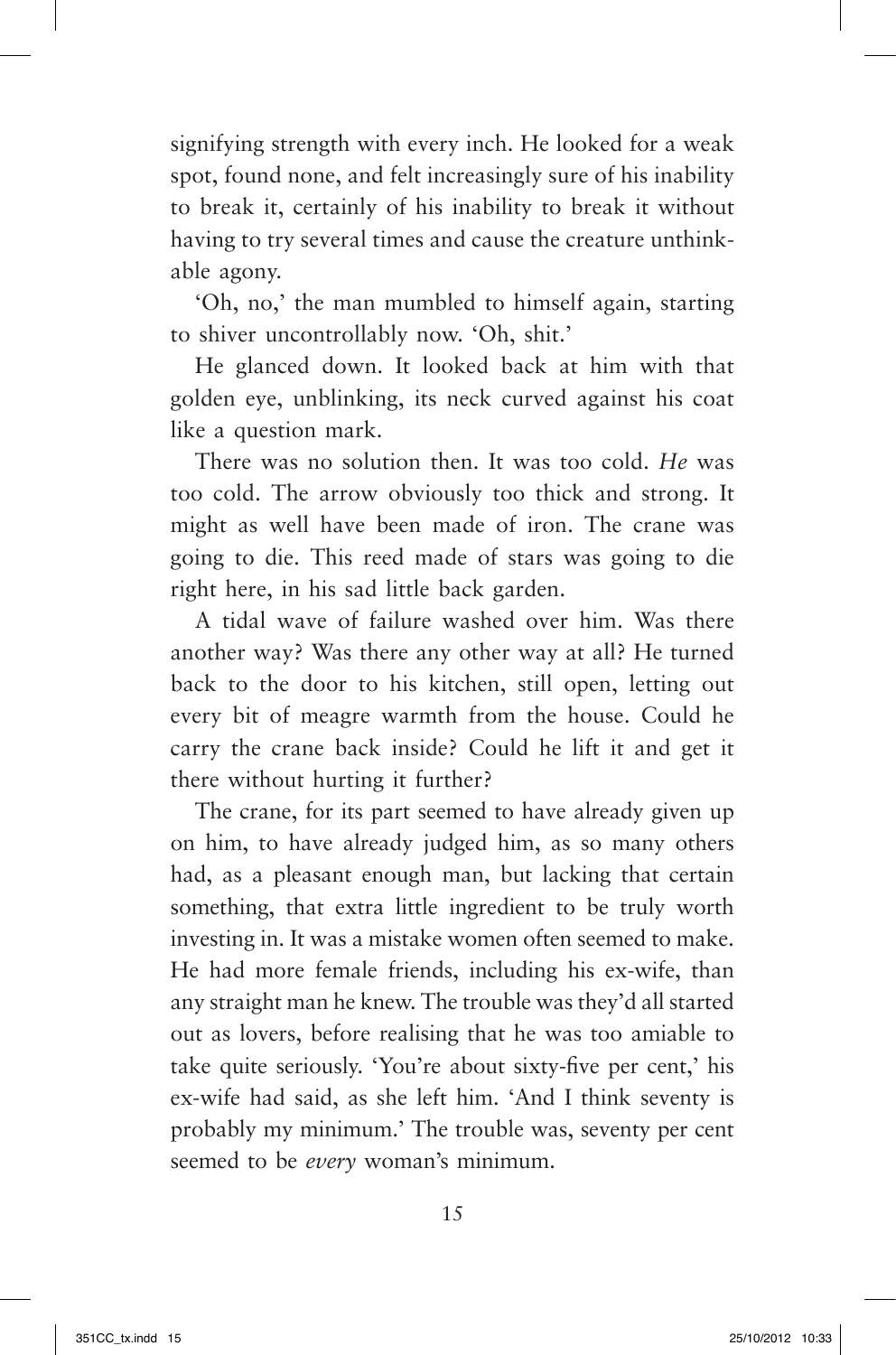Seventy seemed to be the crane's minimum, too. It had made the same mistake as all the others, seeing a man when, upon closer inspection, he was only really a *guy*.

'I'm sorry,' he said to the crane, tears coming again. 'I'm so sorry.'

The arrow moved unexpectedly in his hands. The crane, seemingly in an involuntary shudder, nudged its wing forward and the arrow slid through the man's fingers.

And stopped.

The man felt something. A small crack in the wood of the arrow. He looked closer. It was hard to see in such dim light, but yes, definitely a crack, one big enough to follow even with frozen fingertips. It spliced through the shaft, no doubt broken there by the struggles of the crane's great wing. The man could even feel that the arrow was at slightly different angles on either side of it.

He looked back down at the crane. It regarded him, thinking who knew what.

An accident, surely. Absurd to think that the animal would have led his fingers to it.

But also absurd that a crane with an arrow through its wing had landed in his back garden.

He said, 'I'll try.'

He gripped the side of the arrow closest to the pierced wing and held it as steadily as he could. He took the other end in his fist near the crack. The cold was so fierce now that he was feeling actual pain in his hands. It would have to be now. It would have to be right now.

'Please,' the man whispered. 'Please.'

He broke the arrow.

\* \* \*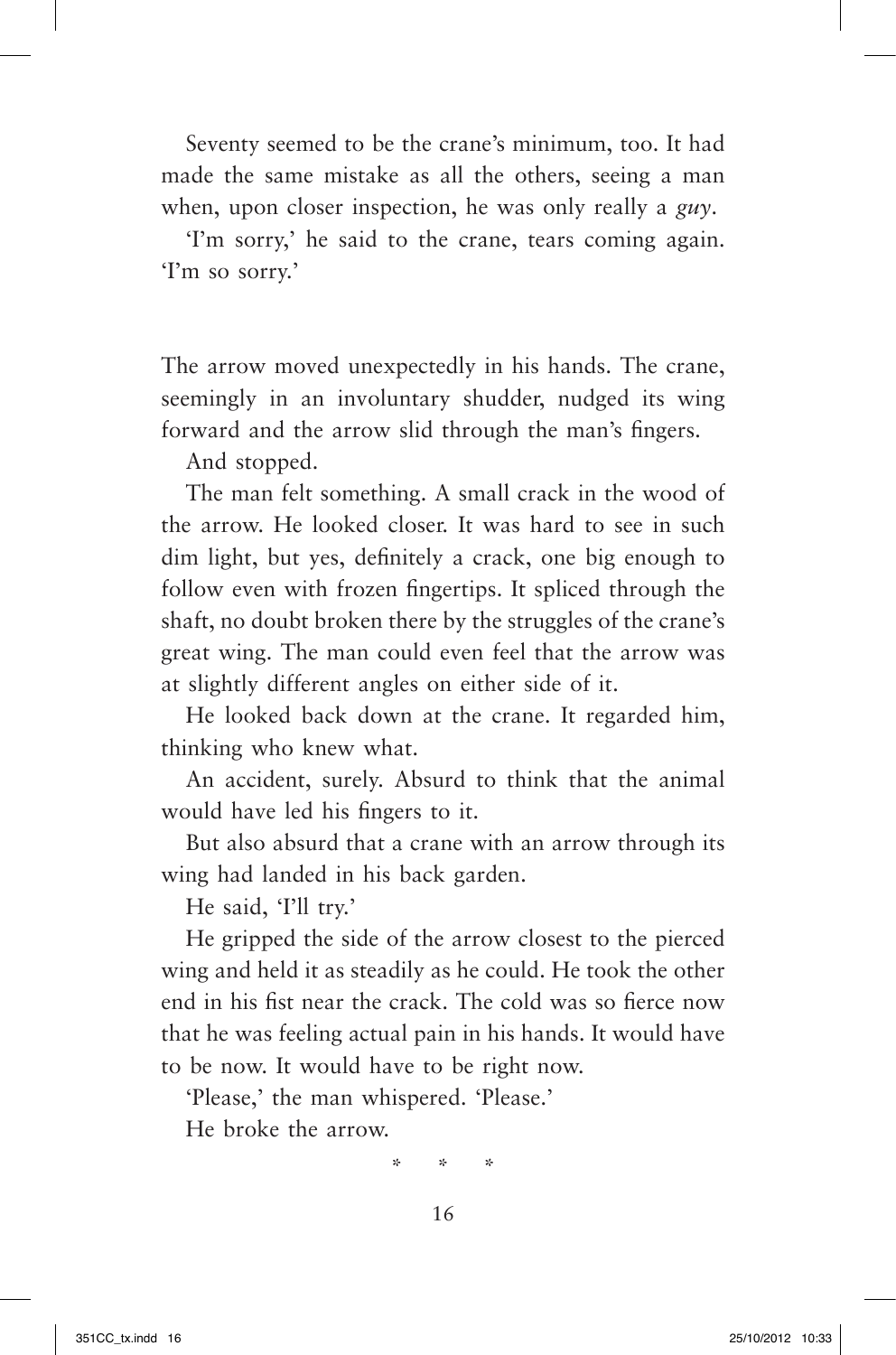A massive sound rent the air, not from the breaking arrow but as of an enormous flag slapping in a gale. The crane surged to its feet, flinging wide both its wings, and the man fell back in surprise onto the concrete slabs at the edge of his lawn. He threw up an arm to protect himself as the pointed end of the arrow flew free, bouncing harmlessly off his arm and leaving a smear of the crane's blood across it, the other half disappearing into darkness. He would never find either, always firmly believing that the blood had been too tempting for a starving winter fox not to carry them off.

The bird stood above him now, reaching its head up into the night and calling silently again at the moon. Its wings, fully unfurled, were wider than the man was tall. The crane flapped them in long, slow, powerful movements. It shook the damaged wing once, then once more. The man could still see blood staining the feathers from the wound, but the crane seemed satisfied with its performance.

It stilled itself, its wings reaching out as far as they could go.

It turned its head to regard him with that unblinking eye, a shock of gold under its dark, red crown. The man wondered for a fanciful moment if it was going to reach down and scoop him up in those wings, as if this was some kind of test that he'd passed, one that, had he failed, he would never have remembered taking.

Then he found himself saying something stupid, something that made no sense at all.

'My name,' he said, 'is George.'

He said it to the crane.

As if in answer, the crane bowed its long, long neck low towards the ground, keeping its shoulders up and wings out. It began flapping them in a different way, one